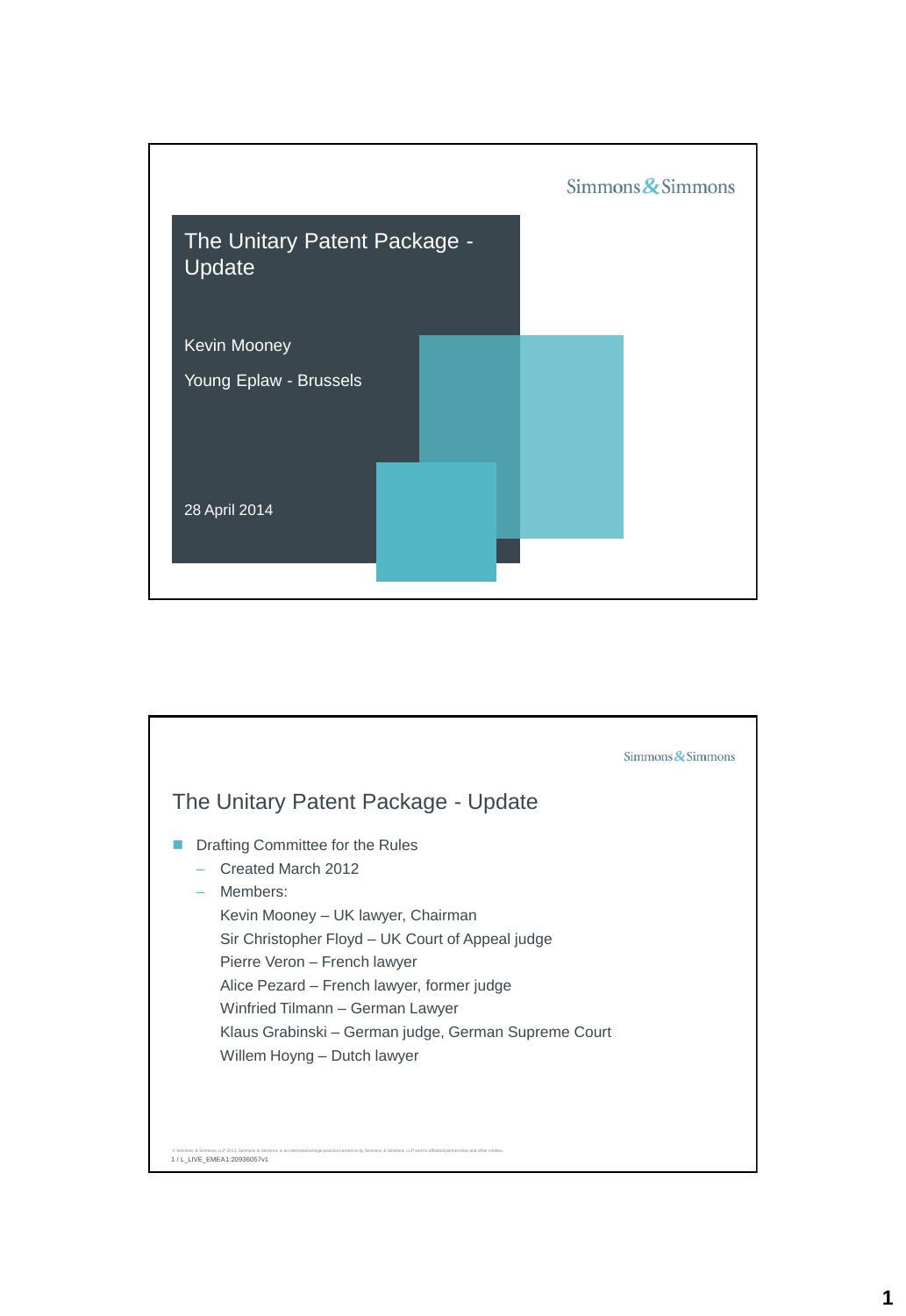

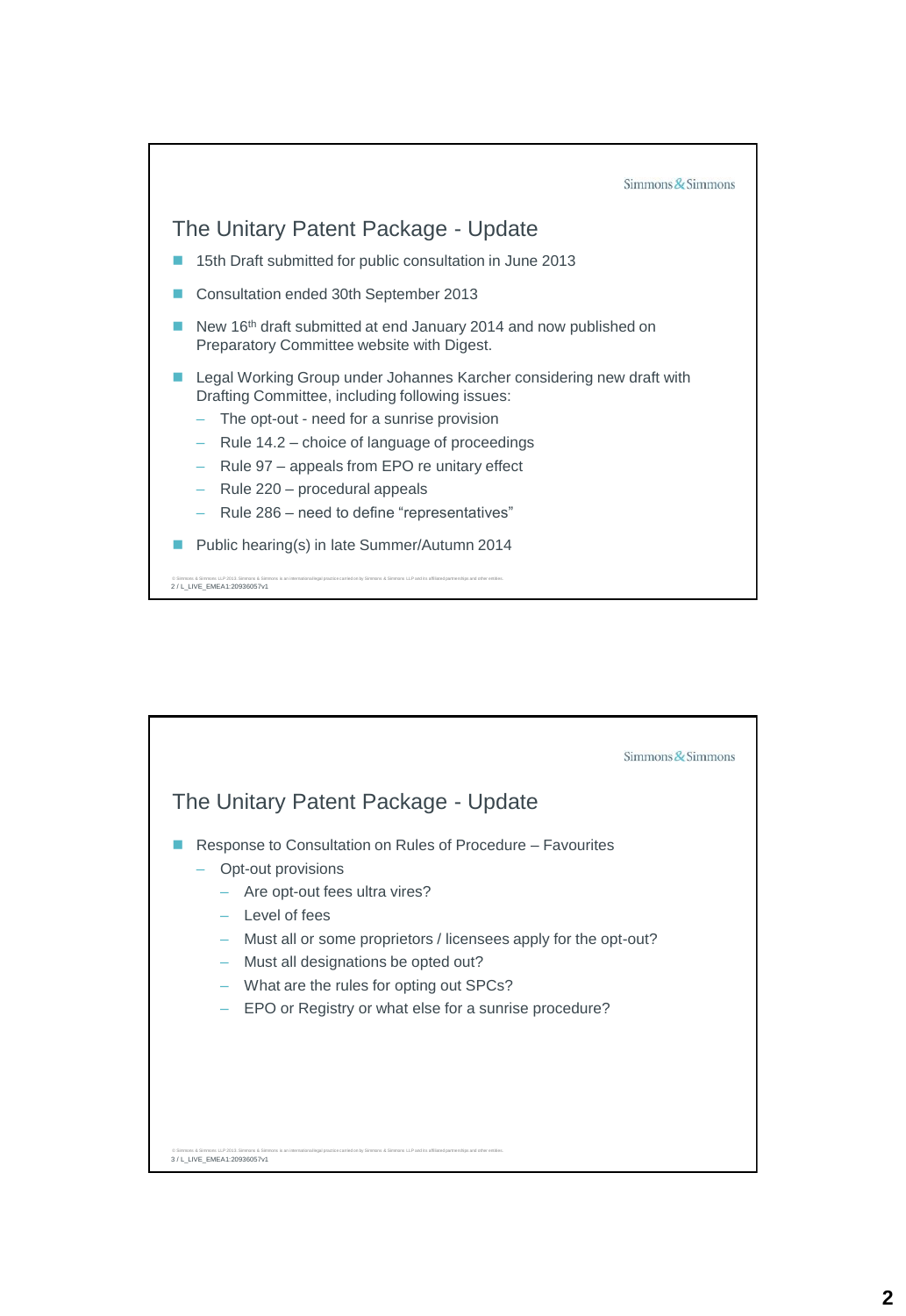

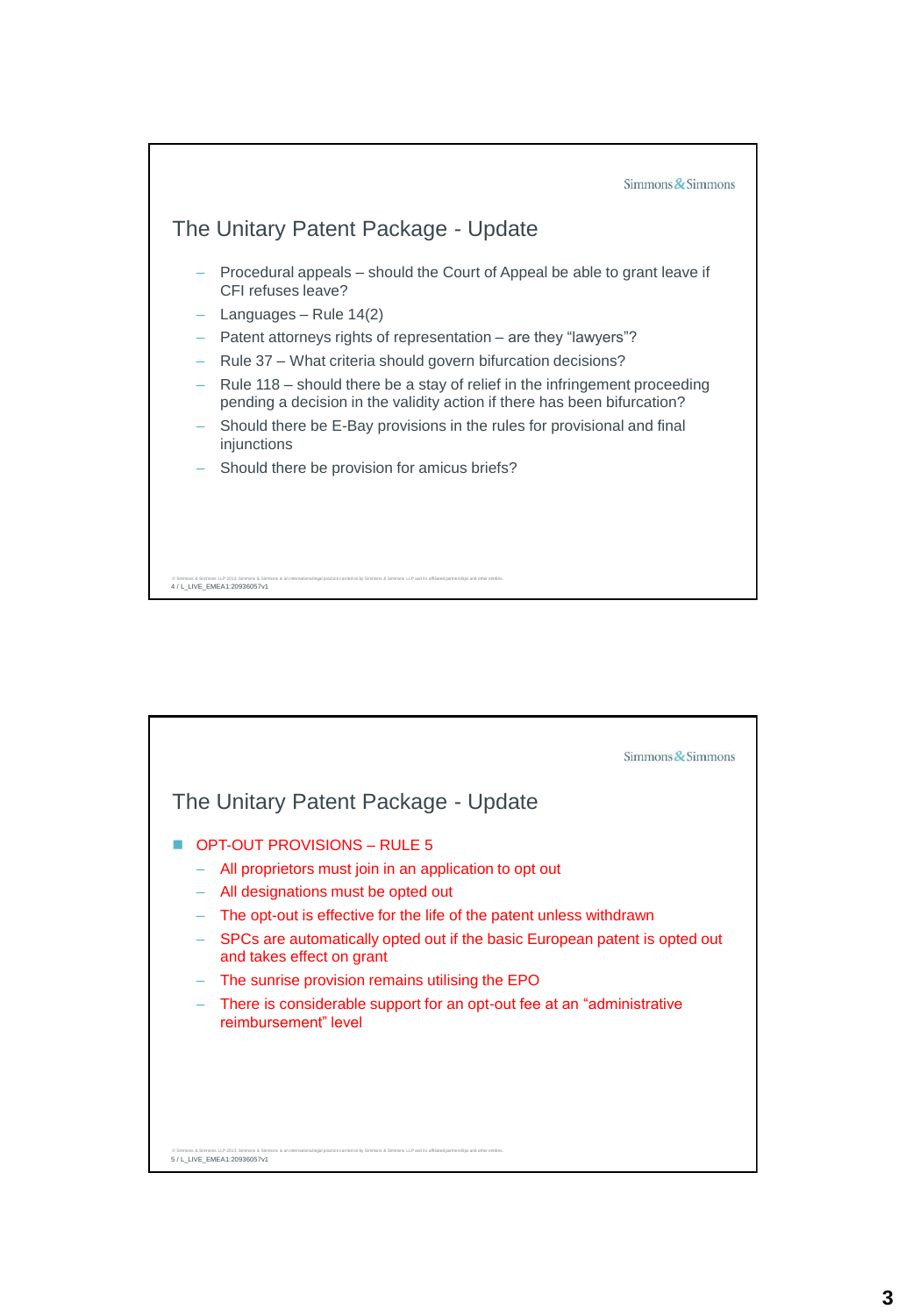

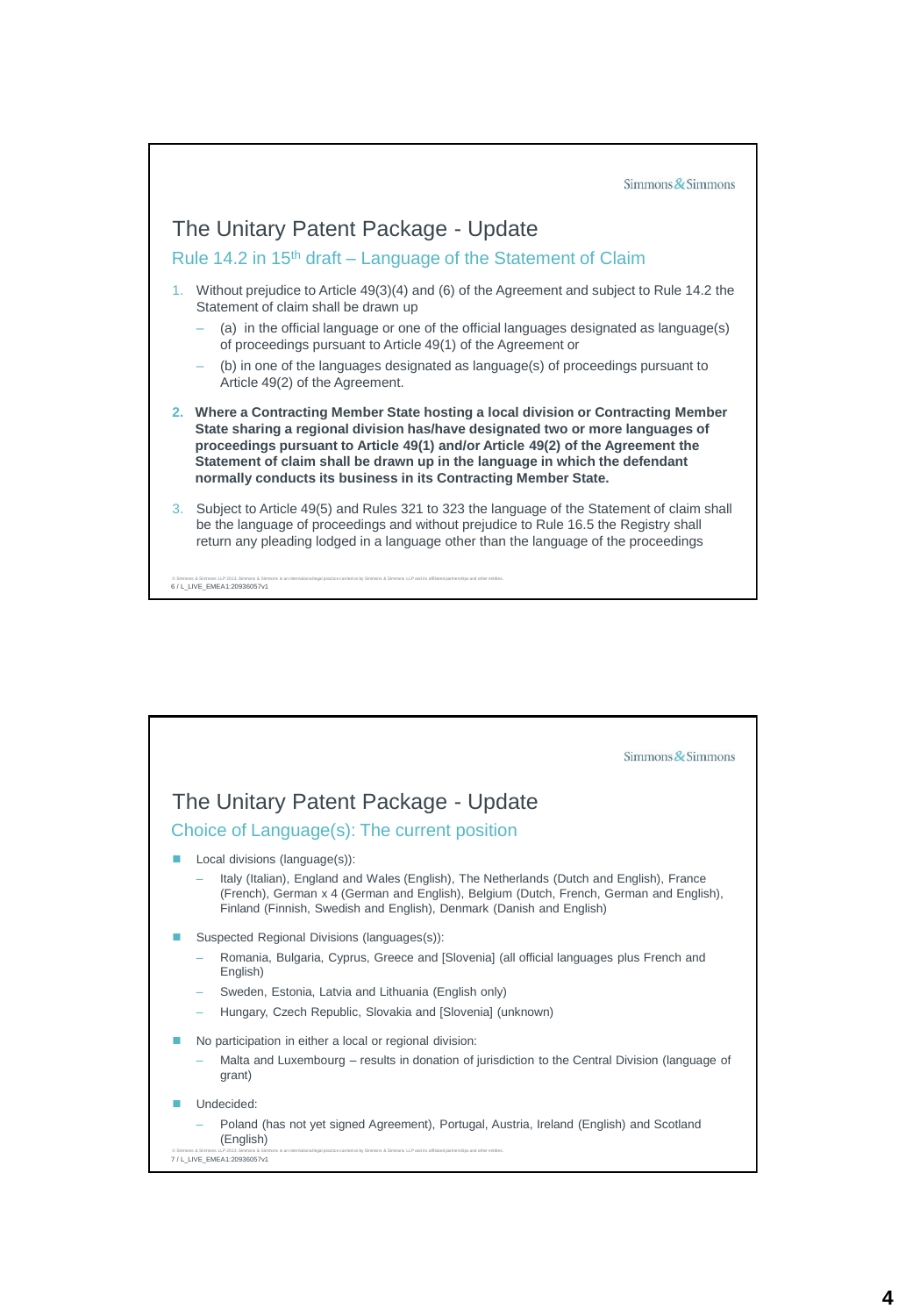

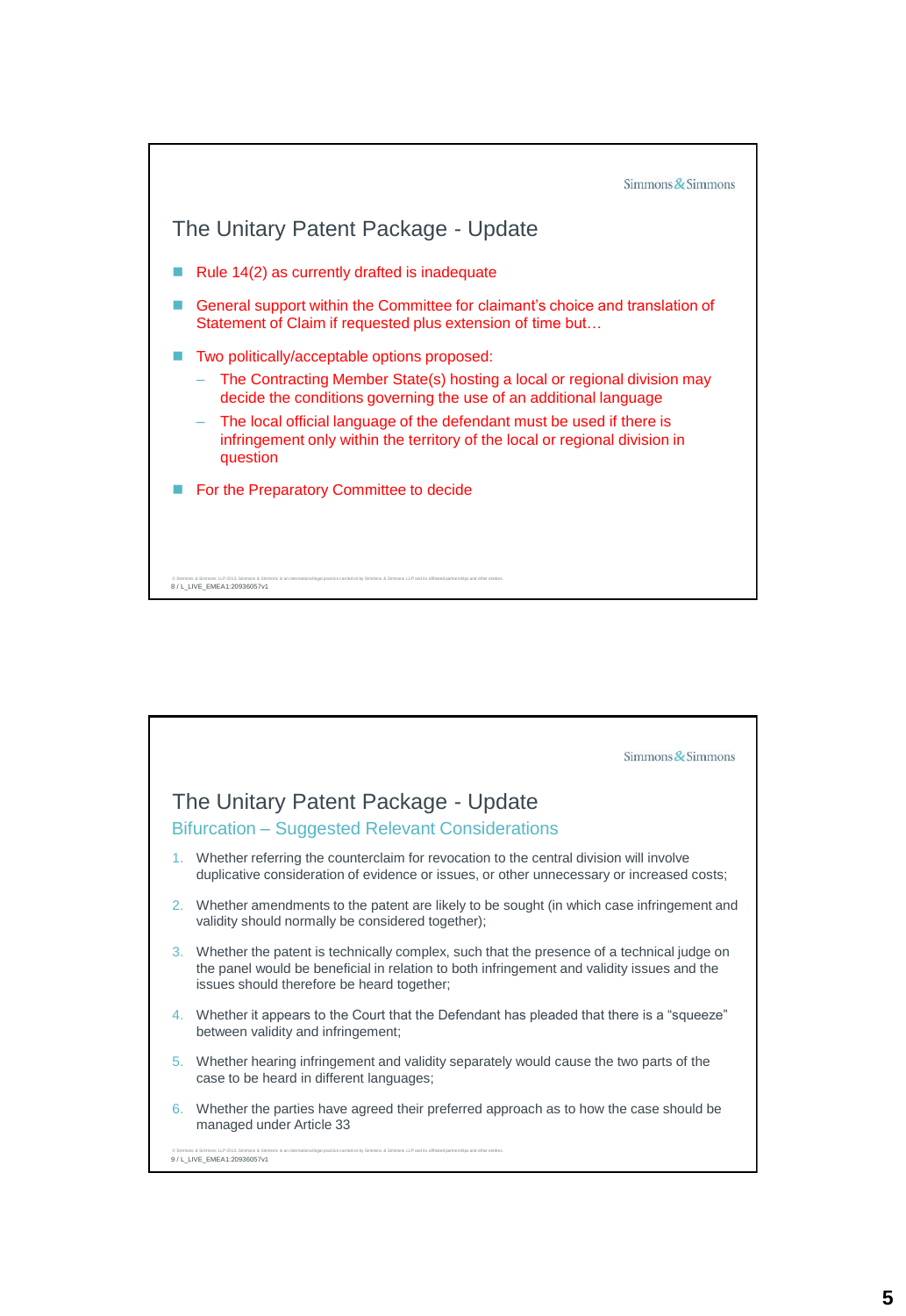

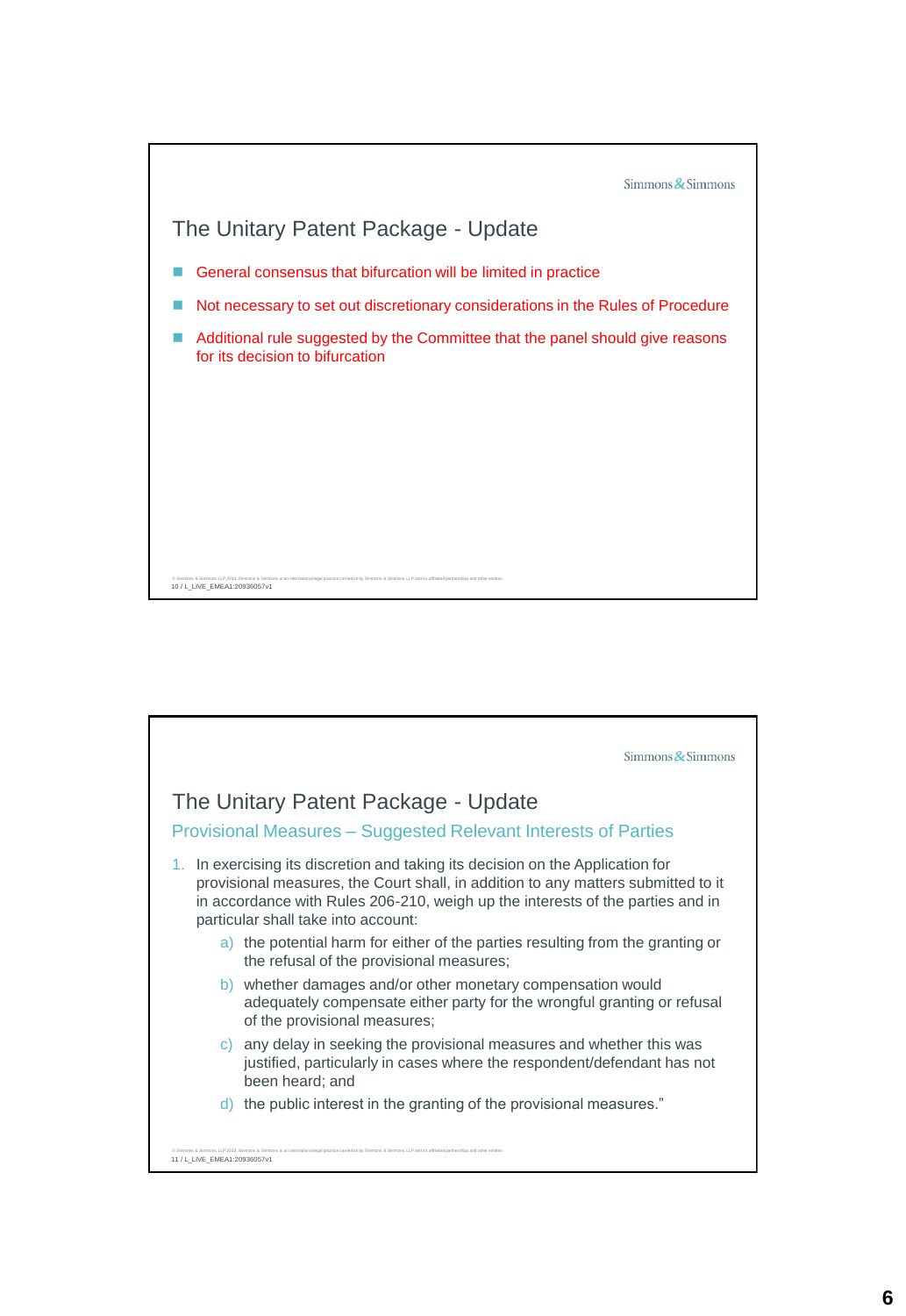

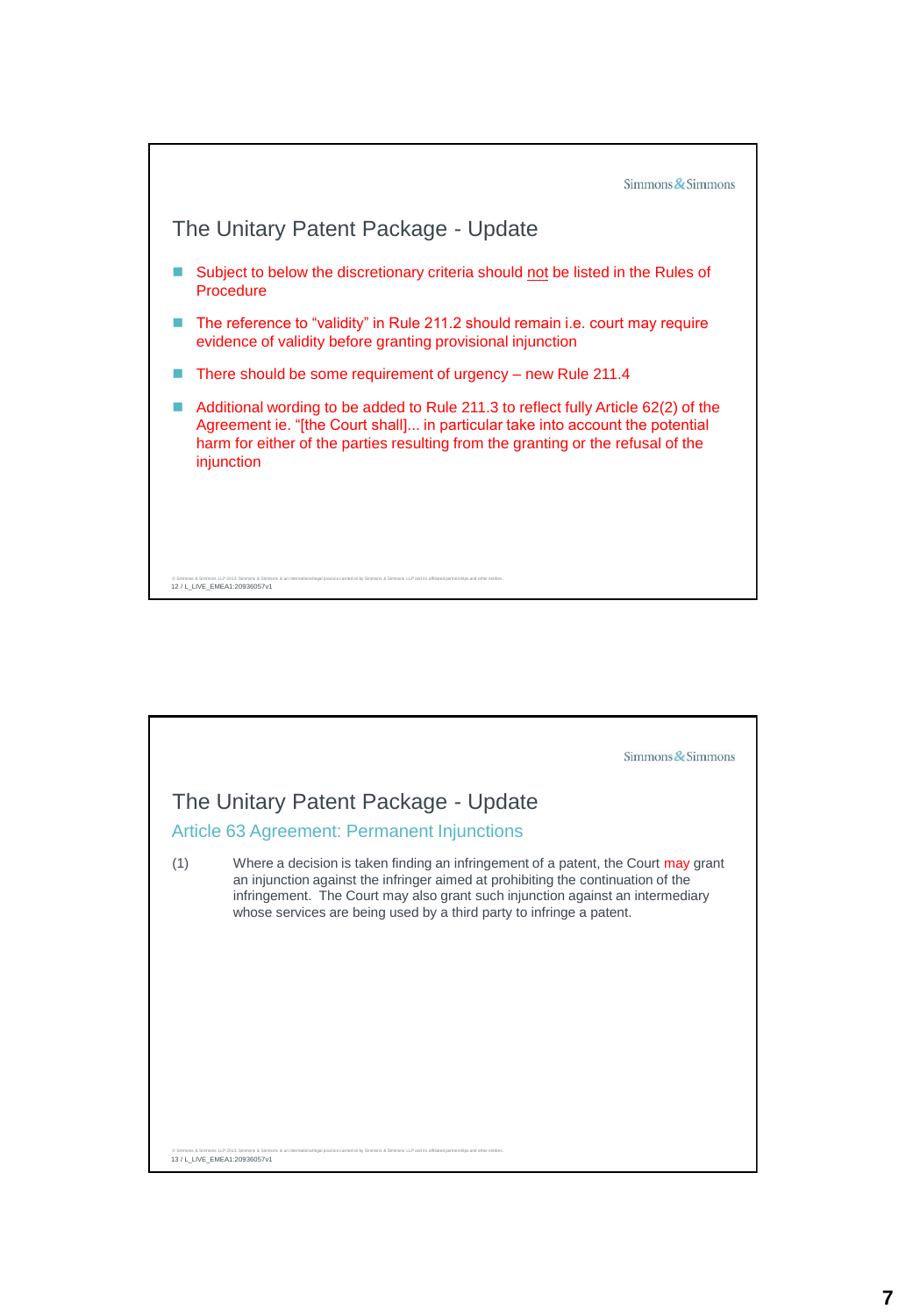Simmons & Simmons

## The Unitary Patent Package - Update

Rule 118 of 15<sup>th</sup> Draft: Decision on the merits – final injunctions

1. Subject to the following provisions of this Rule, in addition to the orders and measures referred to in Articles 63, 64, 66, 67 and 80 of the Agreement the Court may, if requested, order the payment of damages and compensation according to Article 68 and 32(1)(f) of the Agreement. The amount of the damages and the compensation may be stated in the order or determined in separate proceedings (Rules 125-143). The Court may subject any order or measure to a security to be given by the successful party to the unsuccessful party as determined by the Court in accordance with Rule 352.

2. In appropriate cases and at the request of the party liable to the orders and measures provided for in paragraph 1 the Court may order damages and/or compensation to be paid to the injured party instead of applying the orders and measures if that person acted unintentionally and without negligence, if execution of the orders and measures in question would cause such party disproportionate harm and if damages and/or compensation to the injured party appear to the Court to be reasonably satisfactory.

© Simmons & Simmons LLP 2013. Simmons & Simmons is an international legal practice canfed on by Simmons & Simmons LLP and its affiliated partnerships and other entities.<br>14 / L\_LIVE\_EMEA1:20936057v1

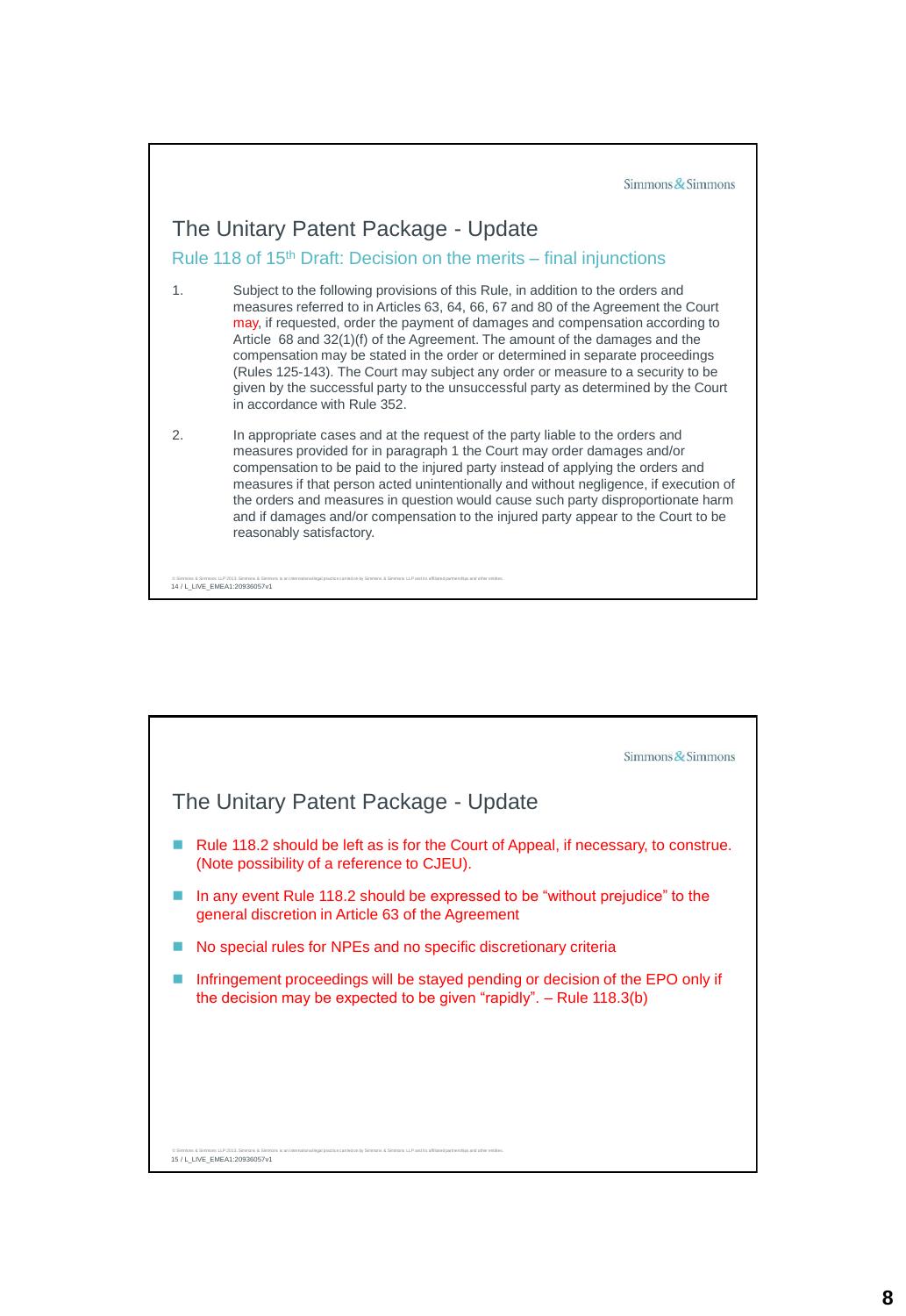| $Simmons$ Simmons                                                                                                                                                                                         |
|-----------------------------------------------------------------------------------------------------------------------------------------------------------------------------------------------------------|
| The Unitary Patent Package - Update                                                                                                                                                                       |
| <b>Procedural Appeals</b>                                                                                                                                                                                 |
| Article 73(1)(b)(ii) Agreement                                                                                                                                                                            |
| An appeal against an order of the Court of First Instance may be brought before the<br>Court of Appeal by any party which has been unsuccessful, in whole or in part, in its<br>submissions:              |
| $\cdots$                                                                                                                                                                                                  |
| $\cdots$<br>(ii) Where the Court grants leave to appeal                                                                                                                                                   |
|                                                                                                                                                                                                           |
|                                                                                                                                                                                                           |
|                                                                                                                                                                                                           |
| C Simmons & Simmons LLP 2013. Simmons & Simmons is an international legal practice carried on by Simmons & Simmons LLP and its affiliated partnerships and other entities<br>16 / L LIVE EMEA1:20936057v1 |

| $Simmons$ & Simmons                                                                                                                                                                                |
|----------------------------------------------------------------------------------------------------------------------------------------------------------------------------------------------------|
| The Unitary Patent Package - Update                                                                                                                                                                |
| Response overwhelming in support of the Court of Appeal having power to give<br>leave if leave refused by C.F.I                                                                                    |
| Committee still divided                                                                                                                                                                            |
| Rules 220 and 221 amended to provide for a procedure for the Court of Appeal<br>to grant leave pending a decision on the meaning of Article 73(1)(b)(ii)                                           |
|                                                                                                                                                                                                    |
|                                                                                                                                                                                                    |
|                                                                                                                                                                                                    |
|                                                                                                                                                                                                    |
| is & Simmons LLP 2013. Simmons & Simmons is an international legal practice carried on by Simmons & Simmons LLP and its affiliated partnerships and other entities<br>17 / L_LIVE_EMEA1:20936057v1 |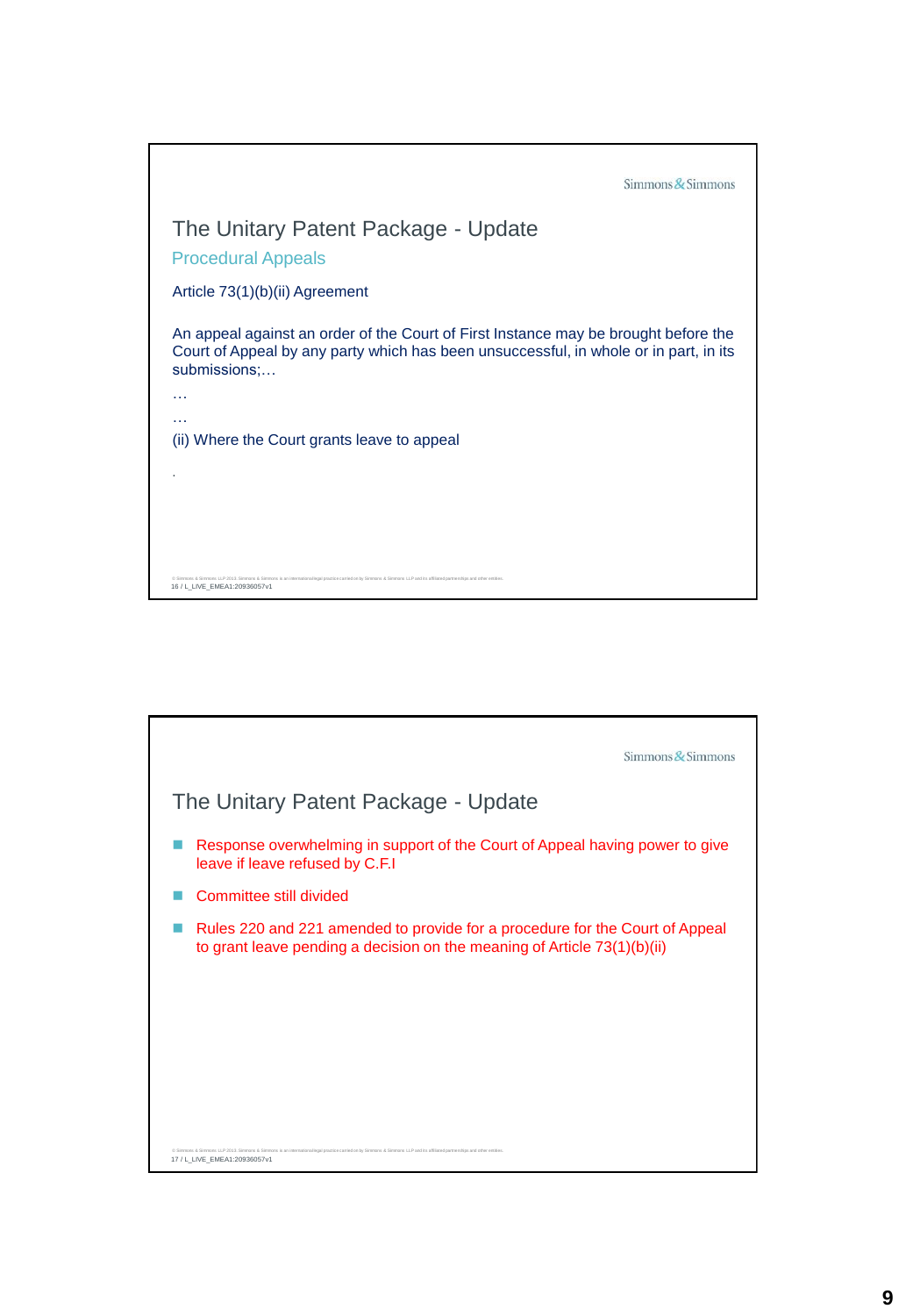

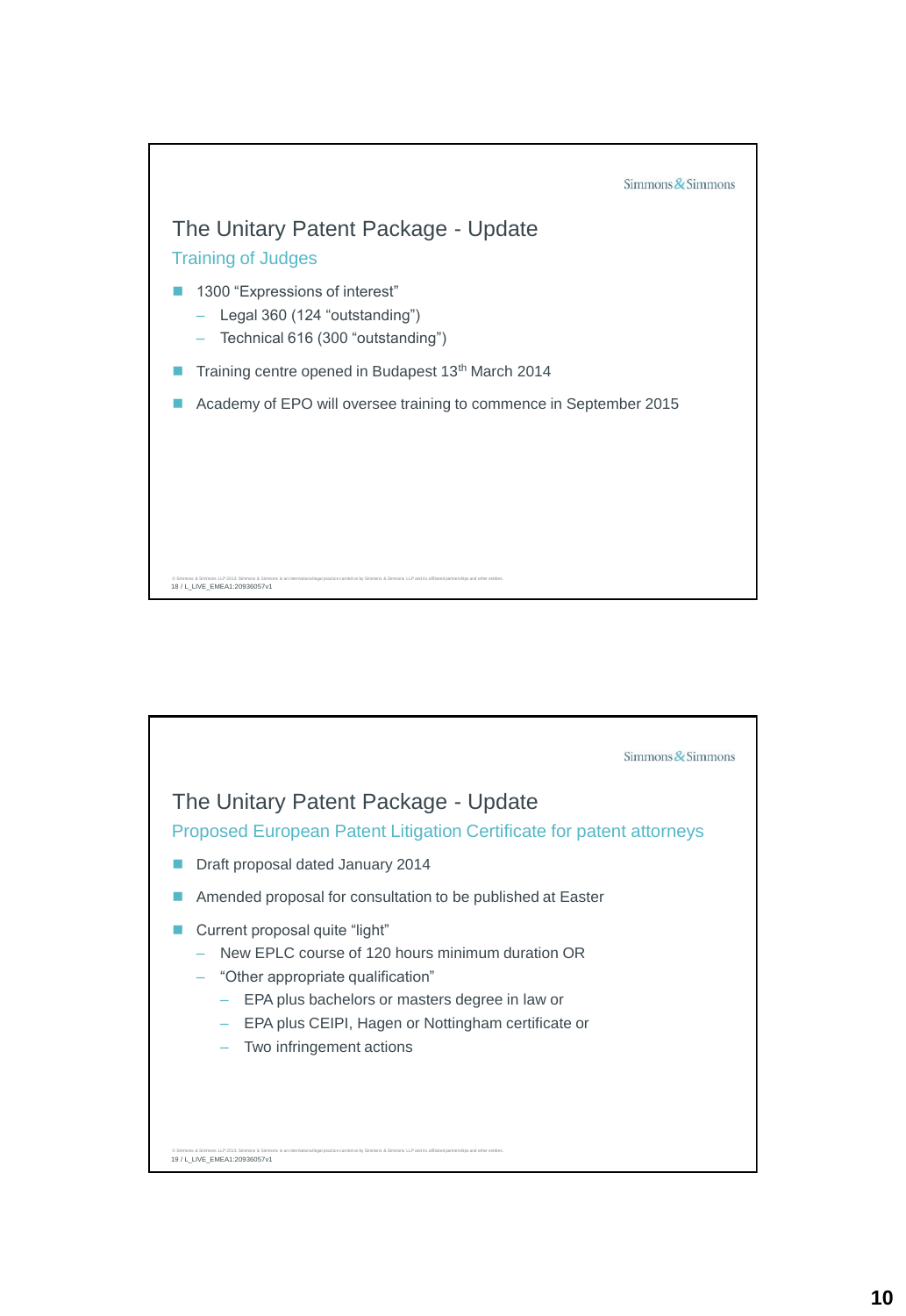